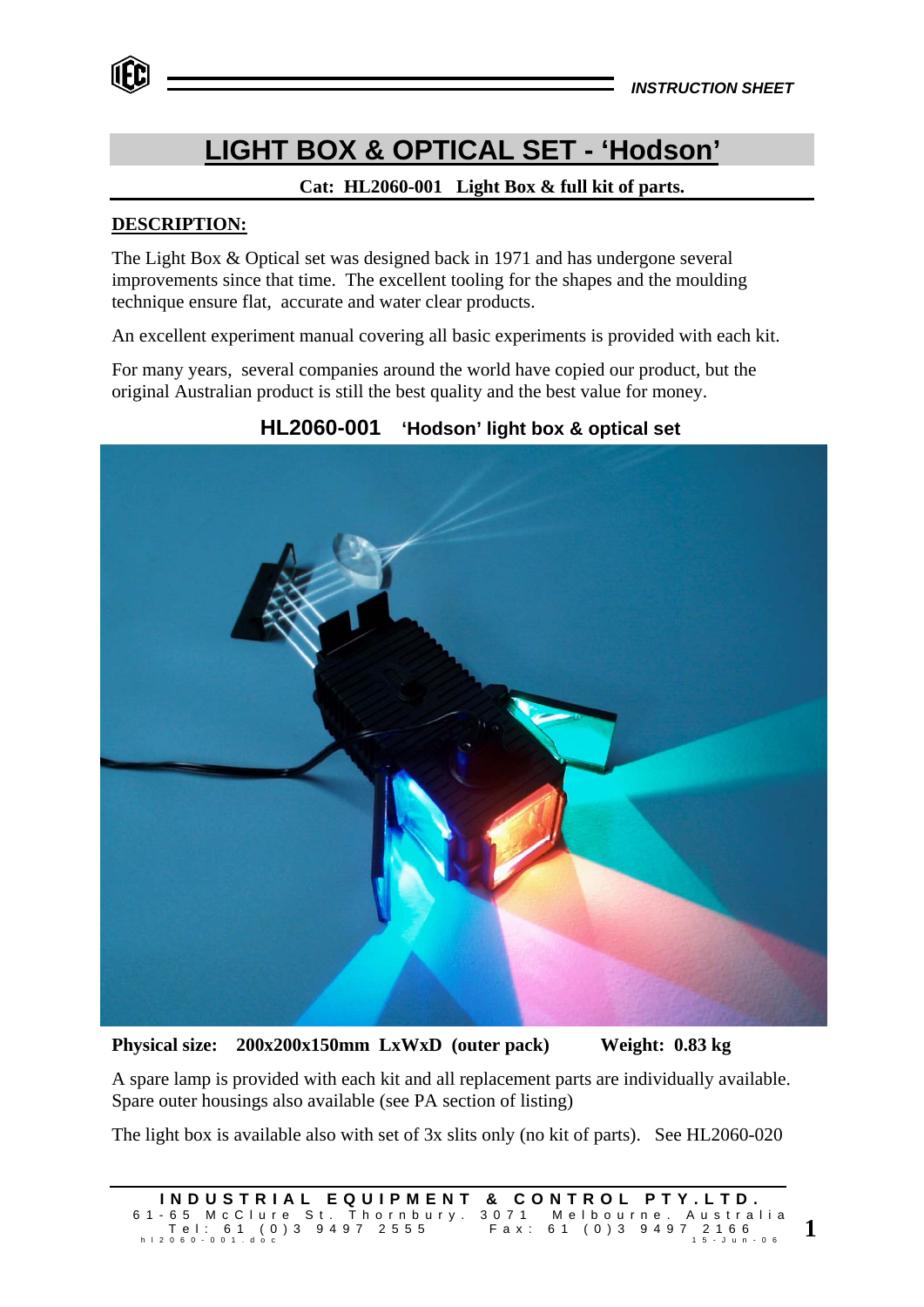## **IMPROVEMENTS FROM EARLIER MODELS:**

- The sliding collimating lens no longer uses a screw knob and there is nothing for the students to undo. The friction slider is convenient and robust.
- The colour filters are now moulded from high temperature poly carbonate.
- The colour 'cards' are now moulded plates of colour.
- The new lamp is Quartz Halogen and the new socket cannot be twisted from the box by students.
- The new lamp is lower wattage and draws less current. Two Light Boxes can now be driven from one standard IEC power pack LB2633-001
- A new miniature transformer can be supplied inside the housing to permit the Light Box to be operated from 240V mains.
- The new lamp socket permits one Light Box to plug into another.
- The banana plugs on the cables are moulded on and are stackable. Cannot come loose or be removed.
- The sets of slits has been increased to a set of 3 to include a blank and a double slit.



## **HL2060-001 'Hodson' light box & optical set**

**Designed and manufactured in Australia**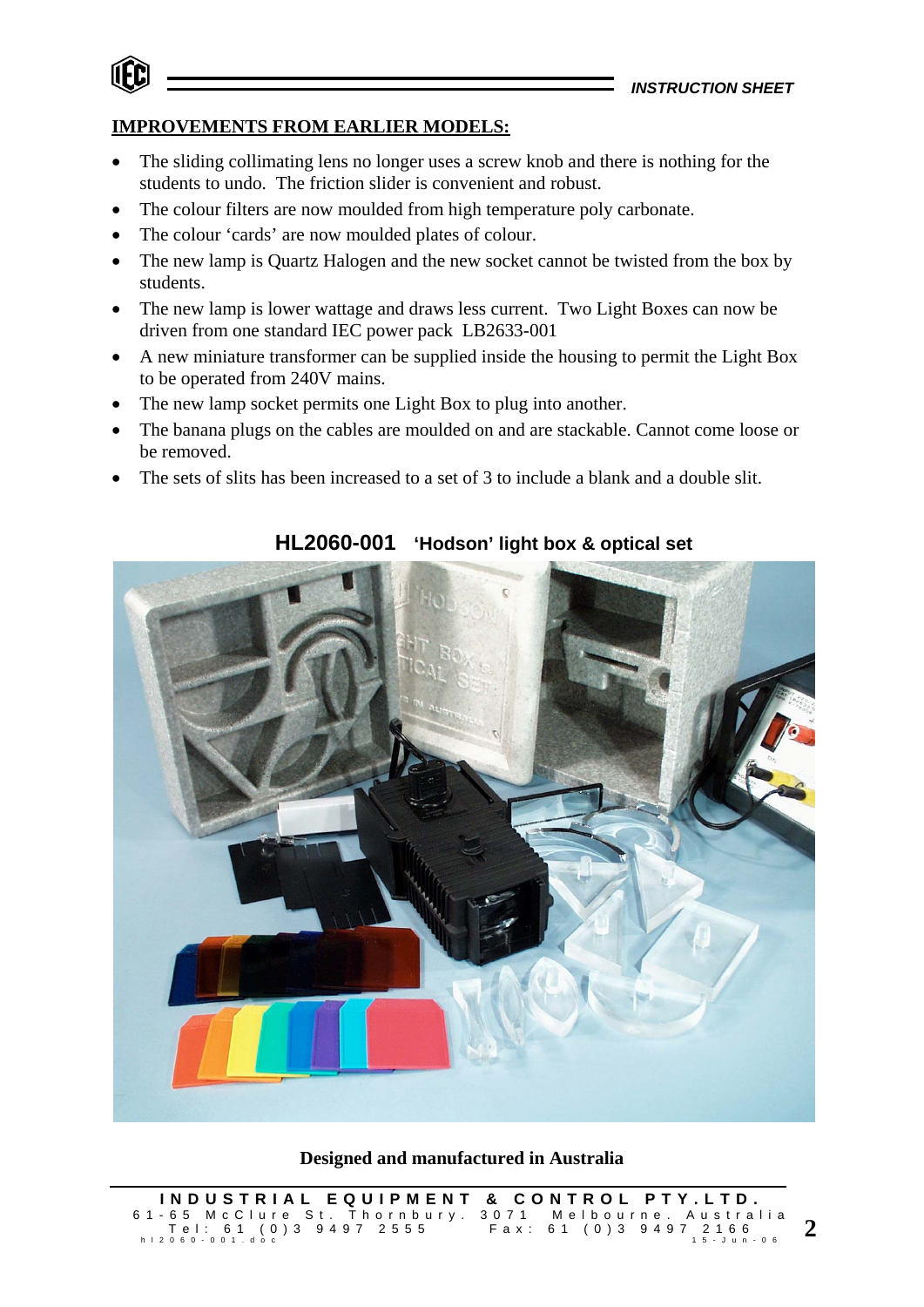

## **THE 'Hodson' LIGHT BOX KIT CONTAINS:**

- 1x Light Box with adjustable collimating lens for the production of parallel beams and rays together with two swinging mirrors for colour blending.
- 1x Spare globe 12V.30W Quartz Halogen.
- 1x Set of 3 double ended slit formers to form rays through single, double, triple and 4 slits. Plus a wide slit for creating spectra and a blank to shut off the light.
- 1x Set of 8x colour filters: Red, Green, Blue, Yellow, Orange, Cyan, Magenta & Violet.
- 1x Set of colour plates: same colours as above, but non transparent.
- 1x Plain mirror on stand
- 2x Curved mirrors, parabolic and half round.
- 1x Rectangular acrylic block 75x50mm LxW
- 1x Half round acrylic block 75mm diam.
- 1x  $45^{\circ}x45^{\circ}x90^{\circ}$  acrylic prism
- 1x  $60^{\circ}x60^{\circ}x60^{\circ}$  acrylic prism
- 1x  $60^{\circ}x30^{\circ}x90^{\circ}$  acrylic prism
- 1x Bi-concave acrylic lens 7.5cm f/l
- 2x Bi-convex acrylic lenses. 7.5cm & 3.75cm f/l
- 1x Experiment book for optics.

Refer to the PA section of the product listing for all the spare parts information.

## **Optional: HL2060-020 Light box & slits only**



The 'Light box & Slits' kit is used when the filters, shapes and mirrors are not required.

## **Designed and manufactured in Australia**